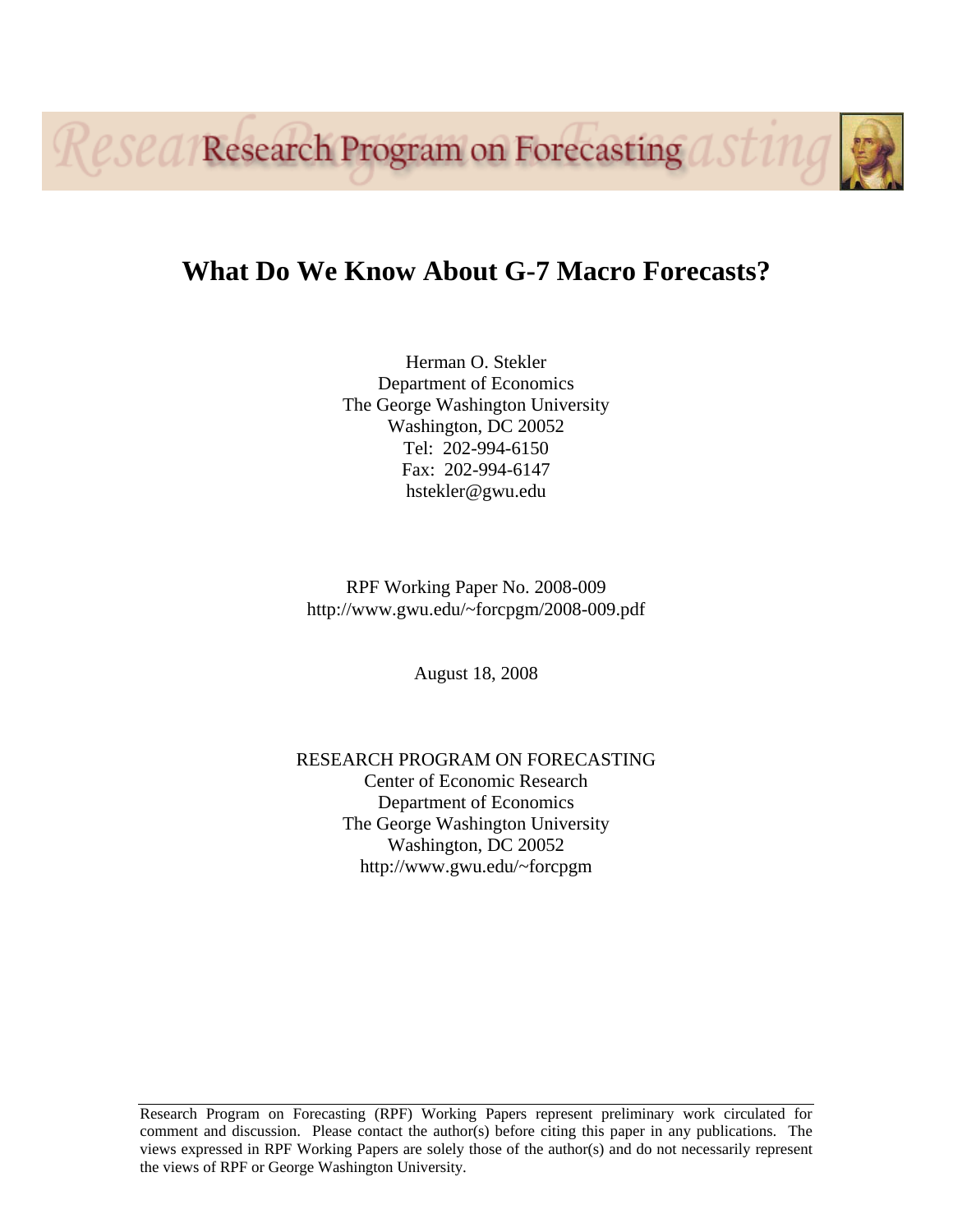# **Was wissen wir über die makroökonomischen Vorhersagen für die Länder der G 7?**

What Do We Know About G-7 Macro Forecasts?

*Von Herman O. Stekler*

Fildes & Stekler's (2002) survey of the state of knowledge about the quality of economic forecasts focused primarily on US and UK data. This paper will draw on some of their findings but it will not examine any additional US forecasts. The purpose is to determine whether their results are robust by examining the predictions of other countries. The focus will be on (1) directional errors, (2) the magnitude of the errors made in estimating growth and inflation, (3) whether there were biases and systematic errors, (4) the sources of the errors and (5) whether there has been an improvement in forecasting ability. It appears that few of the papers that have analyzed any of the G7 forecasts have examined all of these issues. A notable exception is a paper coauthored by Ullrich Heilemann, whom we are honoring.<sup>2</sup> However, a number of the papers that are cited here provided data that give us a greater understanding of the forecasting process. Some the forecasts were issued by international organizations such as the OECD and IMF. The others come from institutions or from private forecasters as reported in *Consensus Forecasts.*

The next section examines directional errors followed by a discussion of the magnitude of the quantitative discrepancies. The third section questions whether the accuracy of forecasts has improved. The subsequent sections discuss the existence of bias in the various G7 countries and the sources of the errors. The final section summarizes what we have learned about forecasting in the G7 countries from the evaluation studies that have been summarized here.

# **I Directional Errors**

There is only limited information about forecasters' ability to predict turning points because most evaluations focused on the magnitude of the errors. Fildes & Stekler indicated that forecasters were not able to forecast the cyclical turning points in the UK economy and were only partially successful in identifying a turn when it occurred. The inflation surges of 1979-80 and 1989-90 were also not predicted until a number of months after prices had started rising rapidly; a similar result was observed when inflation tapered off.

As for other countries, the turning points in German GDP were not predicted. However, the accelerations and decelerations of GDP but not of inflation were forecast accurately.

<sup>1</sup> Prof. Herman O. Stekler, Research Professor of Economics, George Washington University, 2201 G Street, NW, Washington, DC 20052 USA, hstekler@gwu.edu. I would like to thank Ulrich Fritsche for his comments on an earlier draft.

<sup>2</sup> Heilemann & Stekler (2003).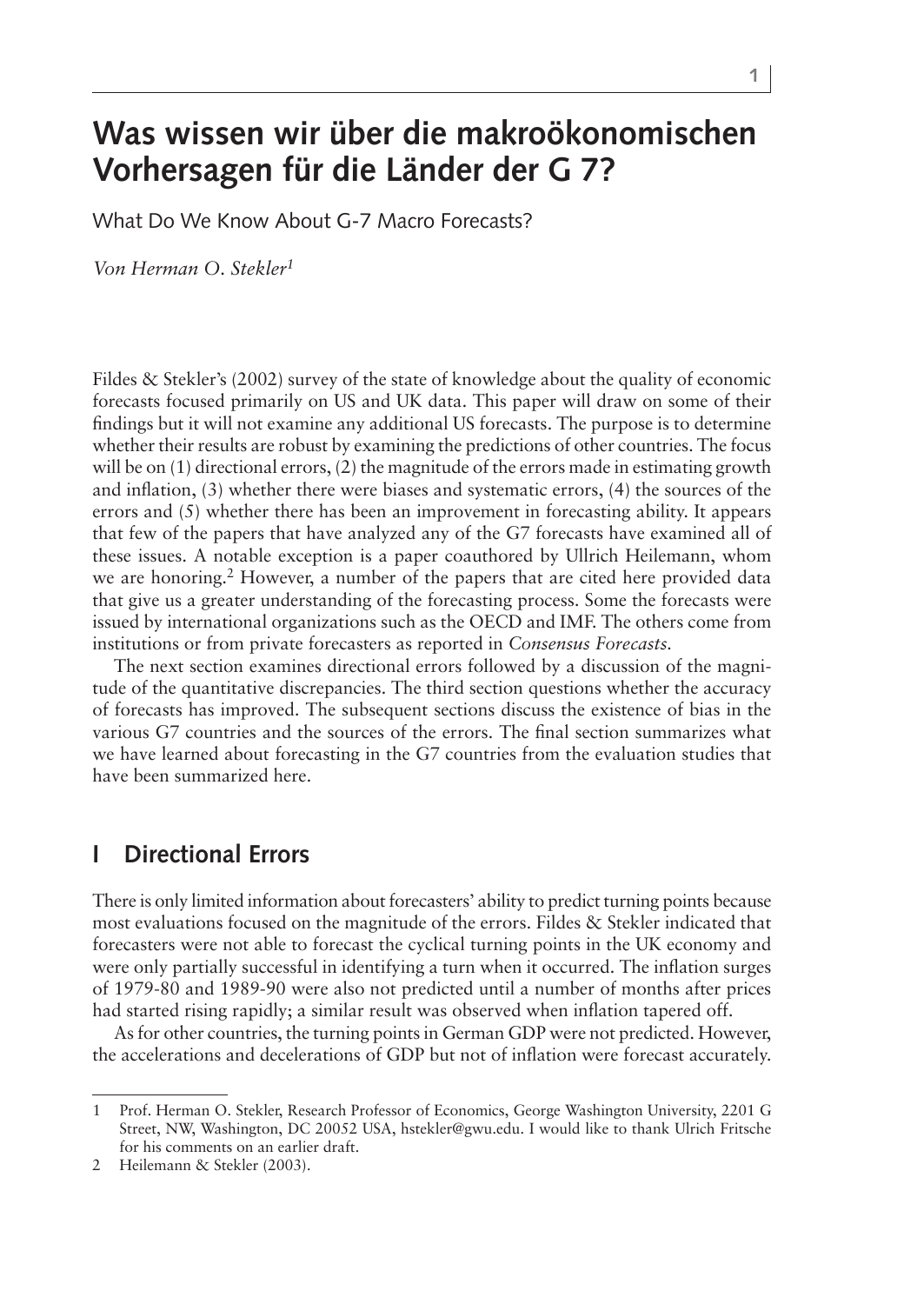(Heilemann & Stekler, 2003; Dopke & Fritsche, 2006a). Loungani (2001) indicates that there were 60 cyclical turns in his sample but private forecasters forecast only three of them a year in advance.3 The evidence is similar for the forecasts of research institutes and international organizations.4 (Ash et al.,1998; Öller & Barot, 2000; Blix et al., 2001; Vogel, 2007). In fact, Ashiya (2003) shows that the IMF' forecasts of the direction of change GDP made 15 months in advance are not significantly related to the actual changes. Going even further, Vuchelen & Guitierrez (2005b) found that the 24 month OECD forecasts for the G7 countries were worthless.5 *The preponderance of the evidence is that most forecasters are not able to predict turning points in advance and even a suggestion that they are not detected quickly.*

# **II Magnitude of the Errors**

Because most evaluations focus on the magnitude of the errors, there is considerable information that permits us to synthesize the results. Fildes & Stekler (2002) reported that the Mean Absolute Error (MAE) of the UK annual GDP forecasts was around 1%, but Öller & Barot (2000) found that the errors were larger for some of the other European countries. Newer studies found similar results: the MAE of the GDP forecasts for the G7 countries was around 1% and the MAE of the one year-ahead inflation predictions was as low as 0.33% (Mestre, 2007), but others found it to be between 0.5% and 0.75% ( Loungani, 2001; Heilemann & Stekler, 2003; Ashiya, 2006; Dopke & Fritsche, 2006a; Isiklar & Lahiri, 2007; Bowles et al., 2007; Timmermann, 2007).6 *The universality of these results suggests, that given present knowledge and procedures, we cannot expect to achieve higher levels of accuracy.*

# **III Have the Forecasts Improved?**

Given the number of papers that have evaluated forecasts, it is surprising how few have asked whether the quality of the forecasts has improved over time. There are sufficient data because we have 40 years worth of forecasts for some countries. The evidence from a limited number of analyses is not definitive. Heilemann & Stekler (2003) examined German forecasts and adjusted the errors for the difficulty in forecasting the relevant periods.

<sup>3</sup> Loungani did not distinguish between the cyclical turns of developed and underdeveloped countries.

<sup>4</sup> Batchelor (2001) found that the private sector forecasts were superior to those of the international organizations, but Boweles et al (2007) indicated that the ECB SPF forecasts were comparable to those of the private Consensus Forecasts.

<sup>5</sup> But same authors (Vuchelen and Guitierrez, 2005a) and other studies had found that the one year forecasts were useful.

<sup>6</sup> Unfortunately, Campbell & Murphy (2006) showed that the range of the GDP forecasts made by Canadian economists who provide information to the government encompassed the actual GDP numbers only 10-35% of the time depending upon the sample period. The inflation rate forecasts were better: the actual value was within the range of the forecasts 60% of the time.

<sup>7</sup> An appropriate procedure would be to compare these errors to the mean absolute change or the volatility of the series.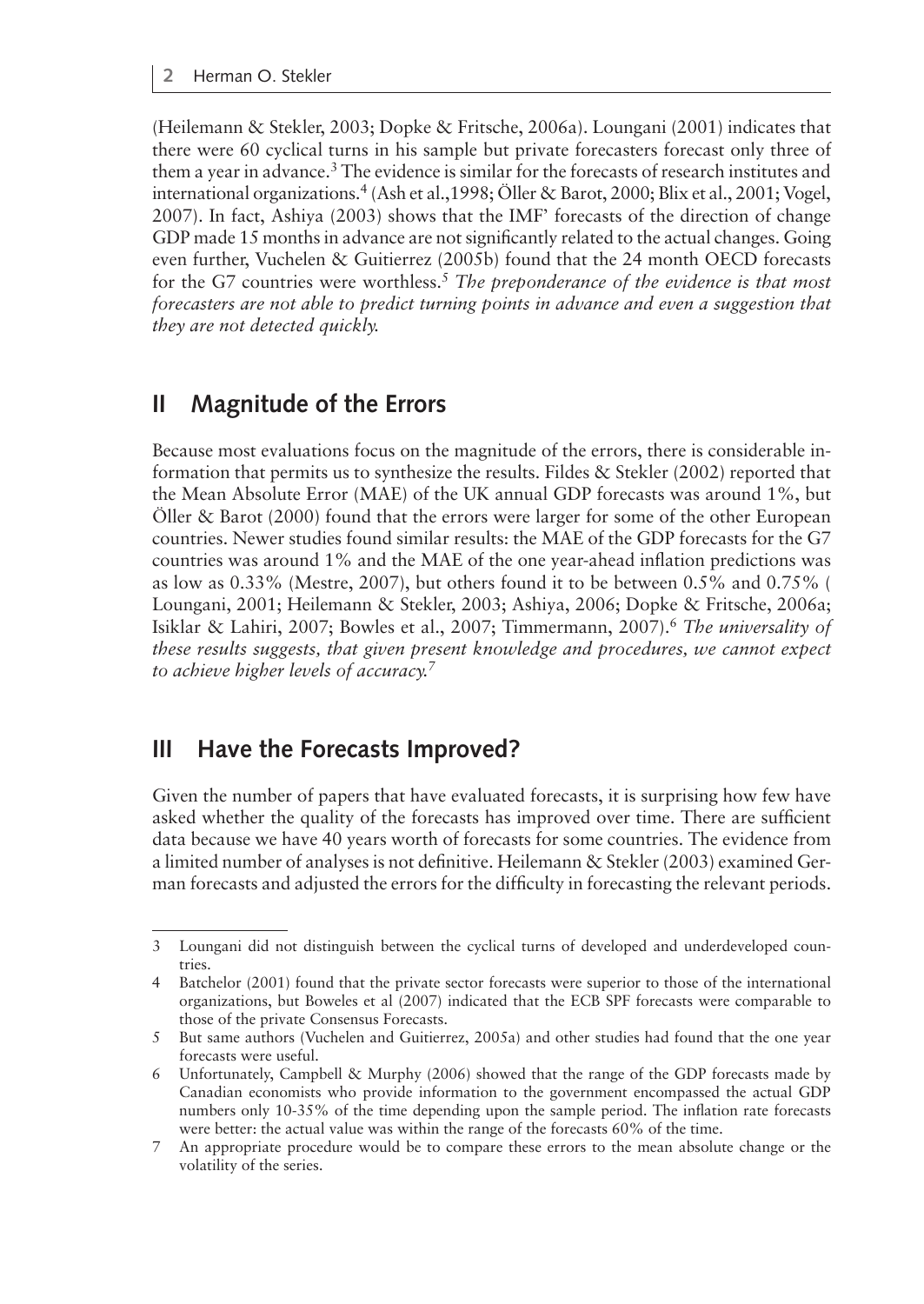The results were mixed. Dopke & Fritsche (2006a) surveyed previous studies of German forecasts which had differing results but they suggest that accuracy may have improved. Vogel (2007) shows that the RMSE of the OECD forecasts had declined over time, but these statistics had not been adjusted for the changes in the volatility of the economies. On the other hand, Timmerman (2007) indicates that the quality of the IMF forecasts had declined since they had been last evaluated in the 1990s. Earlier Fildes & Stekler (2002) had summarized the conclusions about US forecasts and found mixed results. *Despite all the efforts that have been devoted to forecasting, there is no clear evidence that accuracy has improved. We need to ask why? Stock and Watson (2007) provided one explanation. The decline in volatility has made it harder to forecast inflation.*

# **IV Bias, Rationality, and Systematic Errors**

There are a number of possible explanations for the existence of these errors. While they might be the lowest achievable errors, there are at least two alternative explanations. If there were symmetric loss functions, the errors might be biased and thus irrational. Alternatively, individuals might have asymmetric loss functions that explain the existence of these errors. (Elliot & Timmermann, 2008). Most evaluations have focused on the possibility that the forecasts were biased.

Many studies have indicated that forecasters make systematic errors and are biased. (Fildes & Stekler, 2002). These biases consist of overestimates of growth rates during slowdowns and recessions and underestimates during recoveries and booms. Similar systematic errors are observed with regard to inflation forecasts: overpredictions occur when inflation is low and underpredictions are observed when inflation is high.

Among non-US and UK studies cited by Fildes & Stekler, the IMF end of year forecasts were rational for all countries Pons (2001) and the six month-ahead predictions of German research institutes were rational while the year-ahead were not Kirchgassner (1993). The OECD predictions did not include all available information (Ash et al. 1990) and tended to underestimate changes in the trends of both real output growth and inflation. (Anderson, 1997).<sup>9</sup> As shown below, the newer studies do not reach a single definitive conclusion.

**Consensus Forecasts**: Loungani (2001) found that the year-ahead Consensus Forecasts of GDP had an optimistic bias that had diminished by the end of the year for which the predictions were made. More recently and examining a longer time period, Batchelor (2007) and Ager et al. (2007) reach different conclusions regarding the predictions of GDP for the G7 countries. Batchelor finds that there is a difference between the US and other G7 forecasters. The latter have large biases that diminish only gradually. Ager et al. used the pooled method of Clements et al. (2007) and found that over all only the Italian growth forecasts were biased. For other countries there were biases at some hori-

<sup>8</sup> On the other hand, if individuals have expectations that are anchored on an inflation target, that forecast may be sufficiently accurate and no further improvement in accuracy should be expected. Secondly, the Great Moderation may mean that small forecast errors, while statistically significant are not economically meaningful. However, the economic events of 2007-2008 may signify the end of the Great Moderation.

<sup>9</sup> However, in periods when inflation was decelerating, the rate of inflation was overpredicted.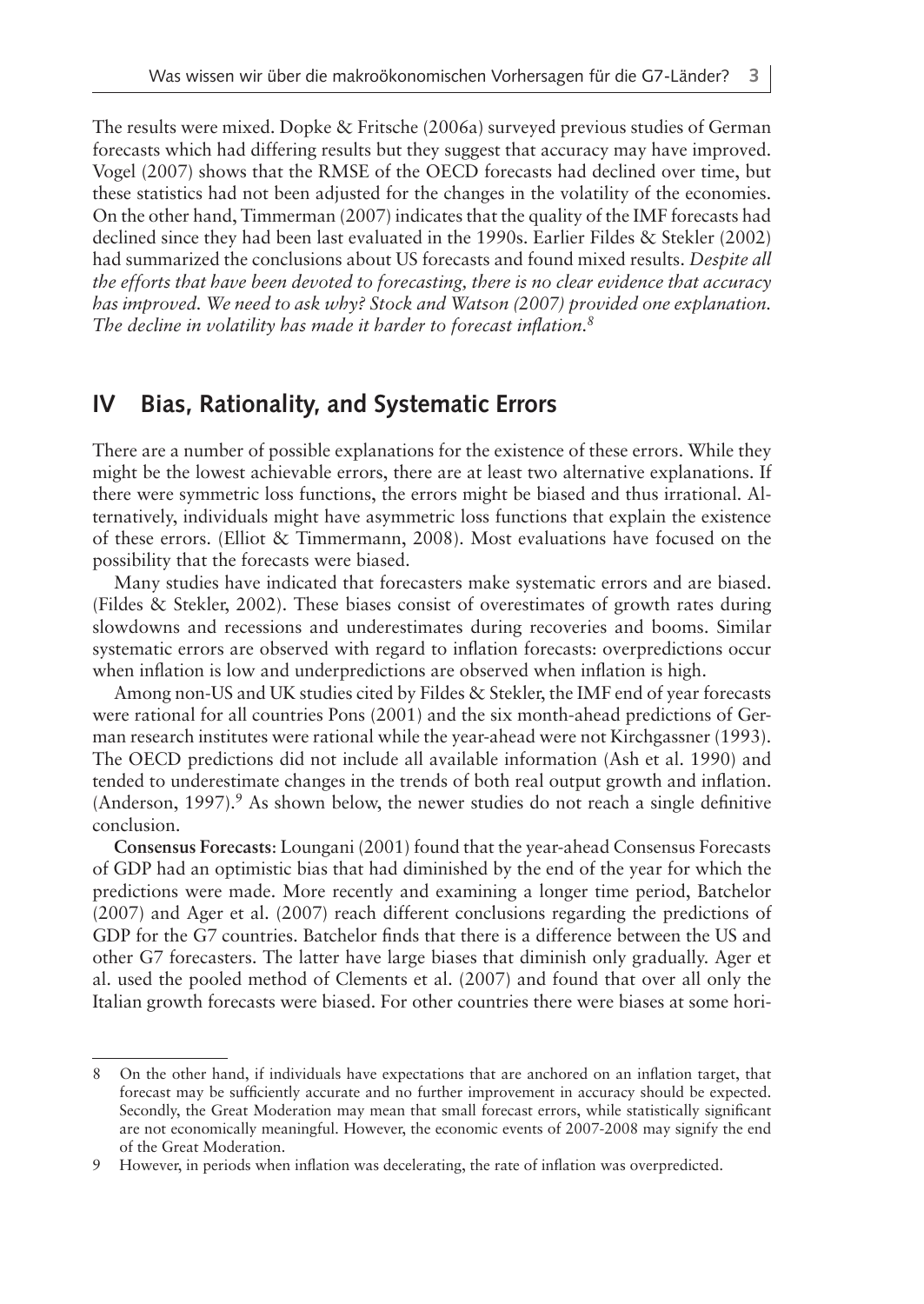zons and some of the revisions were predictable. The two studies agree that the inflation predictions were not biased.

**Canadian Forecasts**: Some Canadian forecasters are systematically optimistic or pessimistic. (Campbell & Murphy, 2006).

**Eurozone Forecasts**: The European Central Bank has selected a group of individuals to prepare forecasts for the ECB. The evidence indicates that inflation forecasts made one and two years in advance are both biased: the rate of inflation is underpredicted. Only the two-year-ahead GDP estimates are biased. (Bowles et al., 2007; Garcia & Manzanares, 2007).

**German Forecasts**: Heilemann & Stekler (2003) indicated that there were systematic errors in German predictions of inflation but that these errors were not observed in the GDP forecasts. Dopke & Fritsche (2006a) agreed that the German GDP forecasts were unbiased, but argued that the inflation forecasts were unbiased but inefficient.

**Japanese Forecasts**: Ashiya (2006) found that some Japanese institutions were always either optimistic or pessimistic. Moreover, they frequently overreact to new information, make excessive revisions and thus are not rational. (Ashiya, 2003).

**UK Forecasts**: In order to provide more information about the probabilities of specific rates of inflation, the Bank of England issues both a point forecast and also provides a fan chart. The NIESR now also publishes a fan chart. The evidence indicates that the Bank's point forecasts are unbiased. (Wallis, 2003; Clements, 2004; Mitchell & Hall, 2005). However, the Bank's probability forecasts are biased because of the exaggerated concern with upside risks but better than the appropriate benchmark. The Bank of England also conducts a survey of professional forecasters. The evidence from that survey indicates that the professional forecasters' uncertainty about the rate of inflation has declined but they also may not have noticed that the persistence of UK inflation had declined. (Boero et al, 2008).

**International Agency Forecasts**: Timmermann (2007) showed that the IMF forecasts of both growth and inflation for the G7 countries were significantly biased. Economic growth was overpredicted for all countries except the US while inflation was also over predicted for four of the G7 countries. These forecasts are similar in quality to those made by Consensus Forecasts, but the current year IMF forecasts are slightly less biased than the others. Vogel's (2007) analysis of the OECD found that the current year forecasts were not biased, but that the year-ahead predictions were biased. They were overly optimistic when growth was slowing down and were more biased than the Consensus estimates.

*These findings are diverse making it hard to generalize, but there are two common themes: (1) forecaster beliefs are persistent and make consistent over or under estimates (Isiklar and Lahiri( 2008), and (2) they use information inefficiently Kirchgassner (1993) and Dopke & Fritsche (2006a).* Furthermore, there is a large variation among the forecasters, with some perennially optimistic or pessimistic. In fact, their biases exist even at short horizons. Ashiya (2006) reported this result for Japanese forecasters and Batchelor (2007) noted this among the Consensus forecasters. This finding can be explained in a number of ways: (1) the forecasters are irrational and do not learn from their perennial mistakes, (2) they have asymmetric loss functions or (3) they exhibit this characteristic for strategic reasons. Additional research is required to test these alternative explanations.<sup>10</sup>

<sup>10</sup> However, it is important to note that weather forecasters have had biases but these systematic errors were reduced when they had quick feedback on the quality of their predictions.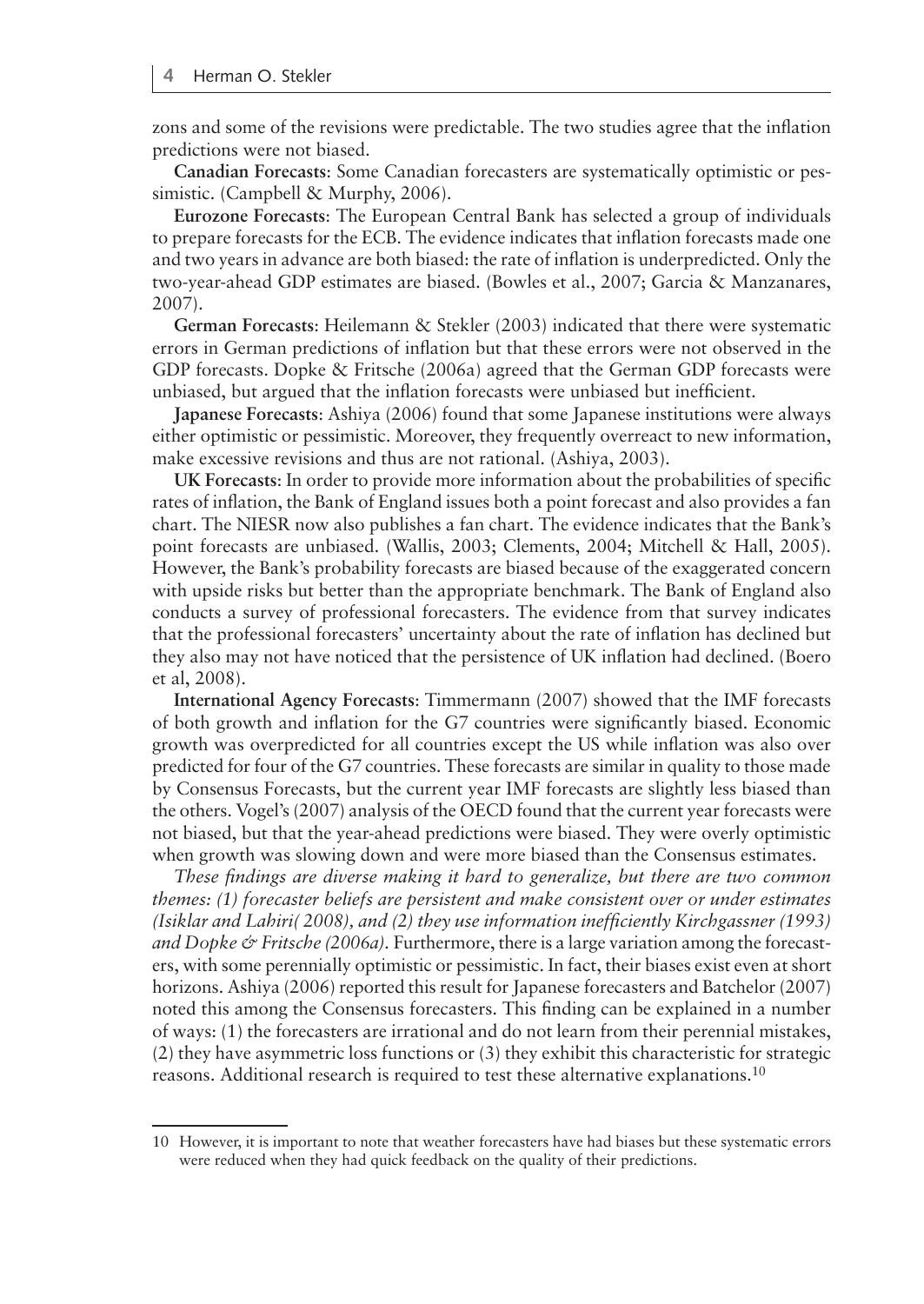#### **V Sources of Errors**

Our discussion has indicated that there are analytic difficulties associated with determining why the errors occurred. Nevertheless these newer studies have provided some evidence about the sources of the errors. Heilemann & Stekler (2003) indicated that a large portion of the German forecast errors were attributable to the failure to predict recessions. Similarly, Dopke & Fritsche (2006b) found that the variability (dispersion) of the German GDP forecasts was higher before and during recessions. They surmised that forecasters must disagree about the importance of shocks and the economy's response to these shocks. Bowles et al. (2007) argue that the European SPF underestimates of inflation were due to asymmetric shocks. All the shocks tended to raise the rate of inflation, and when the forecasts were adjusted for the impact of these shocks, there was less evidence of a bias.

# **VI What Have We Learned?**

The evidence about the G7 macro forecasts that has been presented here is very similar to the findings of Fildes & Stekler that primarily related only to US and UK forecasters. Both studies found that recessions are not predicted in advance and account for a significant portion of the quantitative errors. Neither study was able to show that forecast accuracy has improved and both found that there were systematic errors.

However, the studies that are summarized here provide us with some new insights. There may be a limit beyond which forecast accuracy cannot be improved. (Heilemann & Stekler, 2003; Isiklar & Lahiri, 2007). A second important insight is that forecasts longer than 12-18 months might not be valuable. (Vuchelen & Guitierrez, 2005b; Isiklar & Lahiri, 2007). While studies found systematic errors, they are now not necessarily considered biases; they may be attributable to asymmetric loss functions. Finally, we now have a somewhat better understanding of the forecasting process. Batchelor (2007) showed how the systematic errors or "bias" was related to the forecasters' optimism (pessimism) and conservatism in revising their predictions. He notes that standard rationality tests are not appropriate if there has been a structural break. The pattern of the errors can then provide a way of understanding the forecasters' learning process about the impact of this structural break. Isiklar & Lahiri (2007) use forecast revisions to explain the behavioral characteristics of forecasters, i.e. how they react to news and when is news important.<sup>11</sup> We have also learned that there is much more work to be done in determining the importance of asymmetric losses, the sources of biases, the limits of accuracy, etc. Much can be learned if we undertake more studies, about the sources of error, similar to the paper published by our honoree. (Heilemann, 2002).

<sup>11</sup> In the forecasts made for year t, the most important revisions occur at the end of t-1.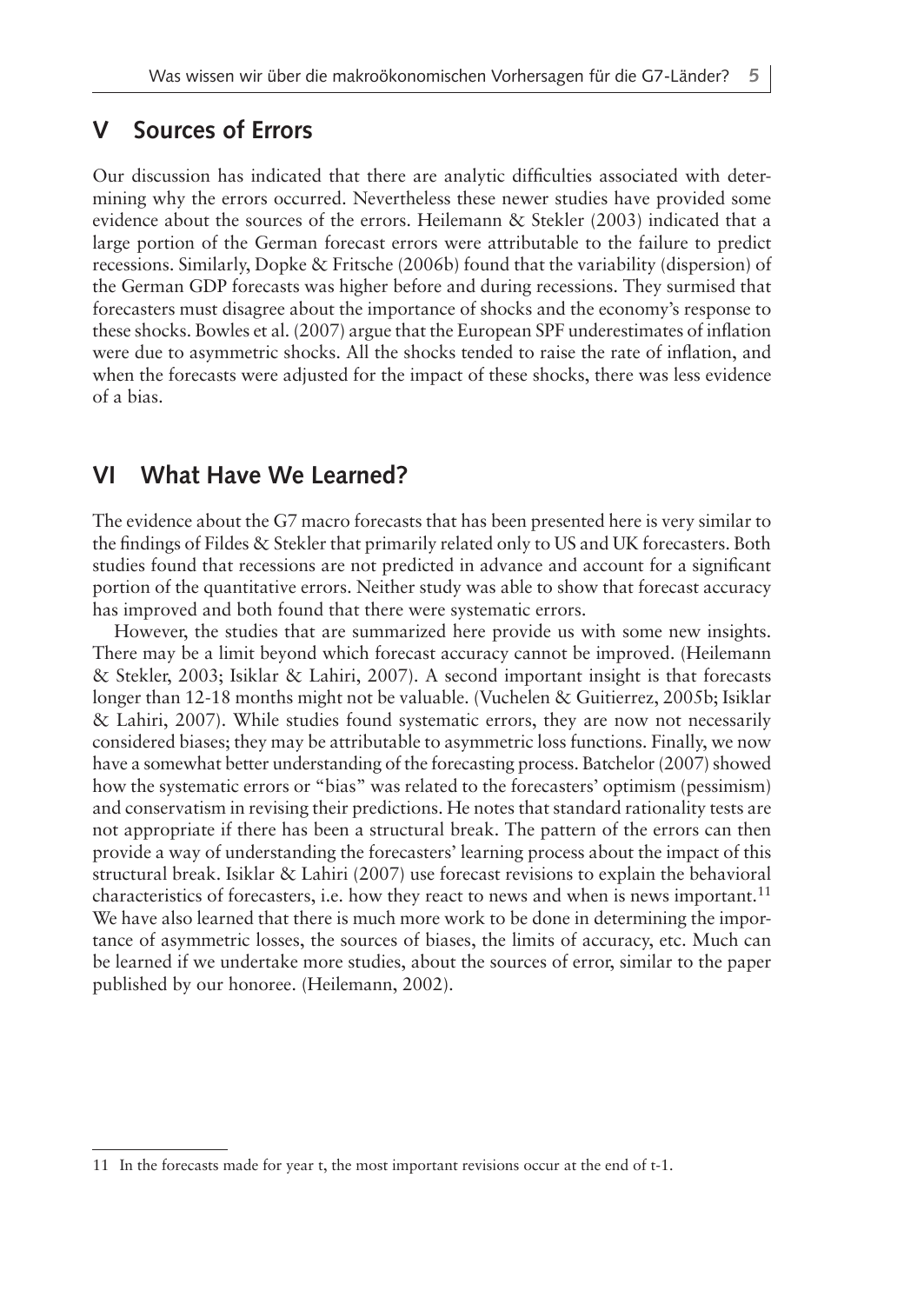# **References**

- Ager. P., Kappler M., and Osterloh, S., 2007. The accuracy and efficiency of the Consensus Forecasts: A further application and extension of the pooled approach, Centre for European Economic Research, Discussion Paper No. 07–058.
- Anderson, P. S., 1997, Forecast errors and financial developments, Working Paper no 51, Bank for International Settlements, Basle, Switzerland.
- Ash, J.C.K., Smyth, D.J. and Heravi, S.M., 1990, The accuracy of OECD forecasts of the international economy, *International Journal of Forecasting*, 6, 379–392.
- Ash, J.C.K., Smyth, D.J. and Heravi, S.M., 1998, Are OECD forecasts useful? A directional analysis, *International Journal of Forecasting*, 14, 381–391.
- Ashiya, M., 2003, Testing the rationality of Japanese GDP forecasts: the sign of the forecast revision matters, *Journal of Economic Behavior and Organization*, 50, 263–269.
- Ashiya, M., 2003b, The directional accuracy of 15-months-ahead forecasts made by the IMF, *Applied Economics Letters*, 10, 331–333.
- Ashiya, M., 2006, Forecast accuracy and product differentiation of Japanese institutional forecasters, *International Journal of Forecasting*, 22, 395–401.
- Batchelor, R. 2001, How useful are the forecasts of international agencies? The IMF versus the consensus, *Applied Economics*, 33, 225–235.
- Batchelor, R. 2007, Bias in macroeconomic forecasts, *International Journal of Forecasting*, 23, 189– 203.
- Boero, G., Smith J. and Wallis K. F., 2008, Uncertainty and disagreement: the Bank of England Survey of External Forecasters, *Economic Journal*, forthcoming.
- Bowles, C., Friz, R., Genre, V., Keany, G., Meylen, A. and Rautanen, T., 2007, The ECB survey of professional forecasters (SPF), A review after eight years' experience, *ECB Occasional Paper Series No 59.*
- Campbell, B. and Murphy S., (2006), The recent performance of the Canadian forecasting industry, *Canadian Public Policy*, 32, 23–40.
- Clements, M. P., 2004, Evaluating the Bank of England density forecasts of inflation, *The Economic Journal*, 114, 844–866.
- Dopke, J. & Fritsche U., 2006a, Growth and inflation forecasts for Germany, *Empirical Economics*, 31, 777–798.
- Dopke, J. and Fritsche U., 2006b, When do forecasters disagree? An assessment of German growth and inflation forecast dispersion, *International Journal of Forecasting*, 22, 125–135.
- Elliott, G. and Timmermann, A., 2008, Economic forecasting, *Journal of Economic Literature*, 46, 3–56.
- Fildes, R. and Stekler, H., 2002, The state of macroeconomic forecasting, *Journal of Macroeconomics*, 24, 435–468.
- Garcia, J. A. and Manzanares, A., 2007, Reporting biases and survey results, evidence from European professional forecasters, European Central Bank Working Paper 836.
- Heilemann, U., 2002, Increasing the transparency of macroeconometric forecasts: A report from the trenches, *International Journal of Forecasting*, 18, 85–105.
- Heilemann, U. and Stekler, H.O. (2003), Has the accuracy of German macroeconomic forecasts improved?, Discussion paper of the German Research Council's research centre, 475, 31/03.
- Isiklar, G. and Lahiri, K., 2007, How far ahead can we forecast? Evidence from cross-country surveys, *International Journal of Forecasting*, 23, 167–187.
- Kirchgassner, G., 1993, Testing weak rationality of forecasts with different time horizons, *Journal of Forecasting*, 12, 541–558.
- Loungani, P., 2001, How accurate are private sector forecasts? Cross-country evidence from *Consensus Forecasts* of output growth, *International Journal of Forecasting*, 17, 419–432.
- Mestre, R., 2007, Are survey-based inflation expectations in the Euro area informative? European Central Bank Working Paper 721.
- Mitchell, J. and Hall S. G., 2005, Evaluating, comparing, and combining density forecasts using the KLIC with an application to the Bank of England and NIESR 'fan' charts of inflation, *Oxford Bulletin of Economics and Statistics,* 67, Supplement, 995–1033.
- Öller, L-E. and Barot, B., 2000, Comparing the accuracy of European GDP forecasts, *International Journal of Forecasting*, 16, 293–315.